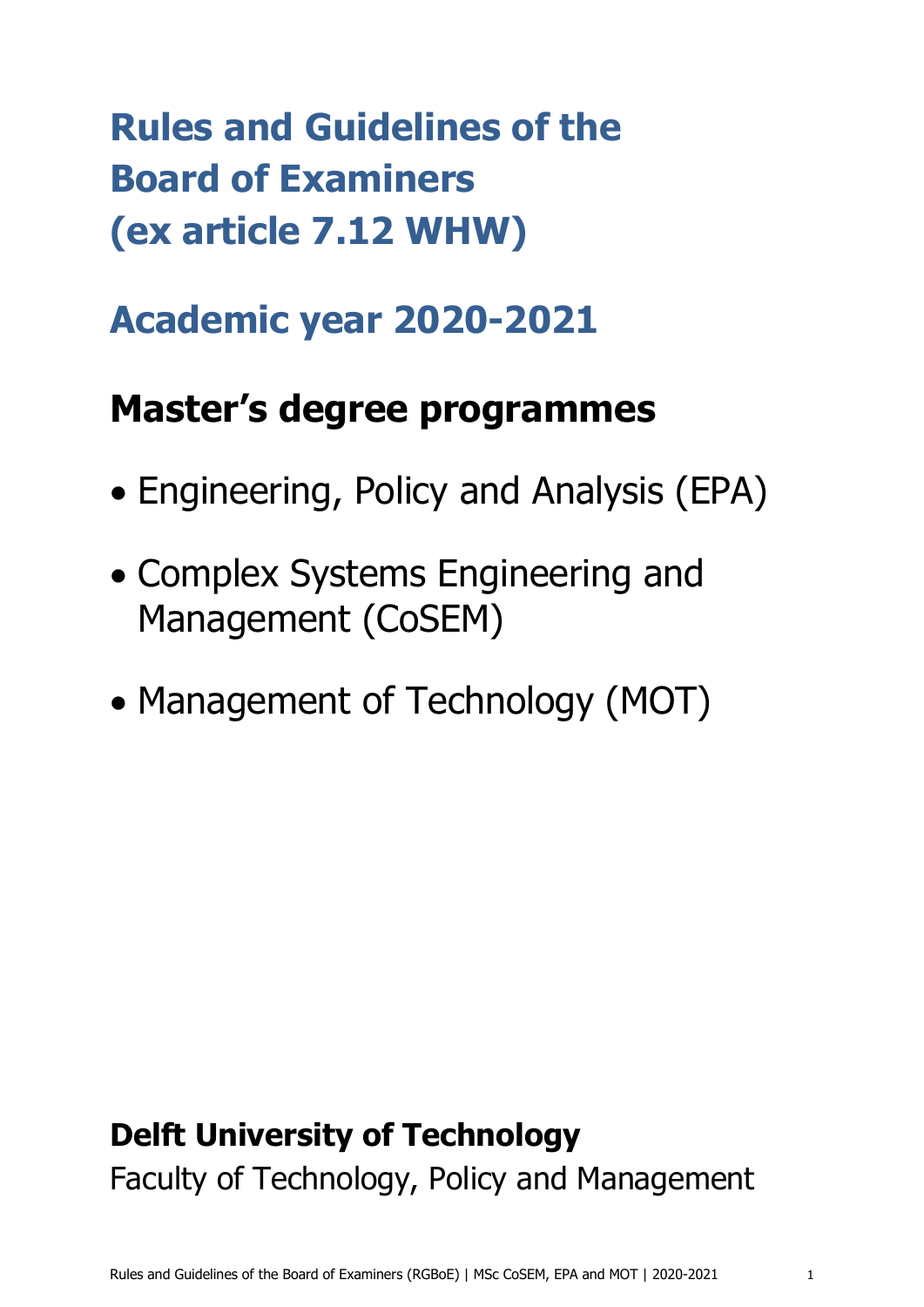# <span id="page-1-0"></span>**Table of contents**

| General.         |                                                                                                                   |  |
|------------------|-------------------------------------------------------------------------------------------------------------------|--|
| Article 1        |                                                                                                                   |  |
| Article 2        |                                                                                                                   |  |
| Article 3        |                                                                                                                   |  |
| Article 4        |                                                                                                                   |  |
| Article 5        | Appointment of examiners, external examiners and ad hoc committees3                                               |  |
| Article 6        |                                                                                                                   |  |
| Article 7        |                                                                                                                   |  |
| Article 7a       | Disciplinary measure in the event of an irregularity or suspected irregularity 5                                  |  |
| Article 7b       |                                                                                                                   |  |
| Article 8        |                                                                                                                   |  |
|                  |                                                                                                                   |  |
| Article 9a       |                                                                                                                   |  |
| Article 9b       |                                                                                                                   |  |
| Article 9c       |                                                                                                                   |  |
| Examinations     |                                                                                                                   |  |
| Article 10       |                                                                                                                   |  |
| Article 11       |                                                                                                                   |  |
| Article 12       |                                                                                                                   |  |
| Article 13       |                                                                                                                   |  |
| Article 14       |                                                                                                                   |  |
| Article 15       |                                                                                                                   |  |
| Article 16       |                                                                                                                   |  |
| <b>Exemption</b> |                                                                                                                   |  |
| Article 17       |                                                                                                                   |  |
| Article 18       |                                                                                                                   |  |
|                  |                                                                                                                   |  |
| Article 19       |                                                                                                                   |  |
| Article 20       |                                                                                                                   |  |
| Article 21       |                                                                                                                   |  |
|                  |                                                                                                                   |  |
|                  |                                                                                                                   |  |
| Article 22       |                                                                                                                   |  |
|                  | Please refer to the course description in the study guide for provisions related to the Master thesis project. 8  |  |
| Article 23       |                                                                                                                   |  |
| Article 24       |                                                                                                                   |  |
|                  | Please refer to the course description in the study guide for provisions related to the Master thesis project.  9 |  |
| Article 25       |                                                                                                                   |  |
|                  |                                                                                                                   |  |
| Article 26       |                                                                                                                   |  |
| Article 27       |                                                                                                                   |  |
|                  |                                                                                                                   |  |
| Article 28       |                                                                                                                   |  |
| Article 29       |                                                                                                                   |  |
|                  |                                                                                                                   |  |
| Article 30       |                                                                                                                   |  |
|                  |                                                                                                                   |  |
| Article 31       |                                                                                                                   |  |
| Article 32       |                                                                                                                   |  |
|                  |                                                                                                                   |  |
| Article 33       |                                                                                                                   |  |
| Article 34       | Amendments to the Rules and Guidelines of the Board of Examiners  11                                              |  |
| Article 35       |                                                                                                                   |  |
| Article 36       |                                                                                                                   |  |
| Article 37       |                                                                                                                   |  |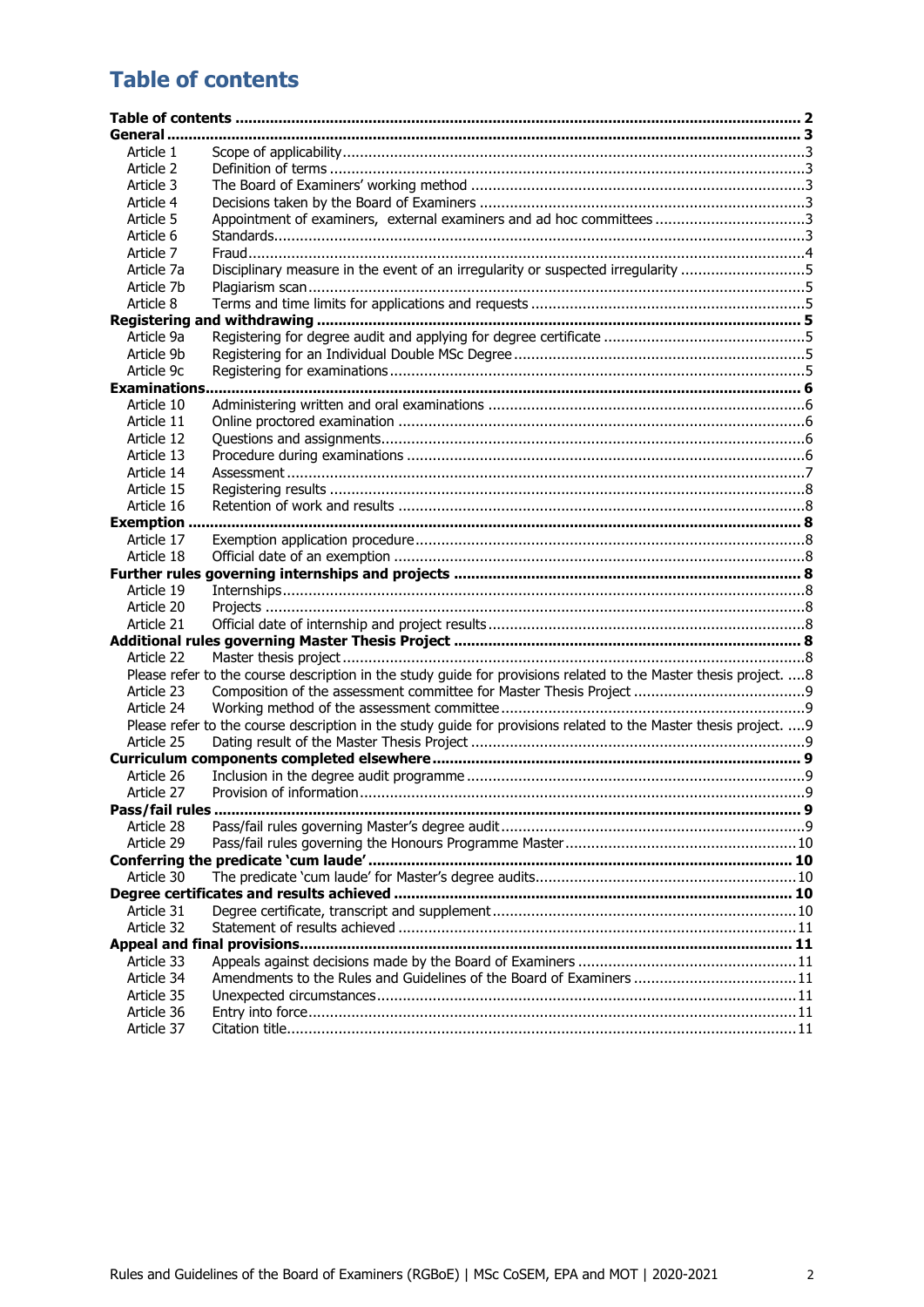# <span id="page-2-0"></span>**General**

## <span id="page-2-1"></span>**Article 1 Scope of applicability**

These Rules and Guidelines govern the following Master's degree programmes of Delft University of Technology: Complex Systems Engineering and Management (CoSEM), Engineering, Policy and Analysis (EPA) and Management of Technology (MOT), referred to below as the programme.

## <span id="page-2-2"></span>**Article 2 Definition of terms**

The definitions of terms contained in Article 1.1 of the Dutch Higher Education and Research Act and Article 2 of the CoSEM – EPA – MOT Master's Programme Teaching and Examination Regulations, referred to below as TER MSc 2020-2021, are applicable.

## <span id="page-2-3"></span>**Article 3 The Board of Examiners' working method**

- 1. In principle the Board of Examiners meets once a month.
- 2. The Board of Examiners may delegate certain clearly defined duties.
- 3. The official secretary is charged with looking after the day-to-day affairs of the Board of Examiners.
- 4. The members of the Board of Examiners appoint the chairman and decide jointly which of them shall deputise for the chairman during his or her absence.
- 5. The meetings are not public.
- 6. In the event that a student submits an application or complaint to the Board of Examiners that involves an examiner who is a member of the Board of Examiners, the examiner concerned will have no involvement in the handling of the application or complaint and will temporarily absent him or herself from the meeting.
- 7. A report will be drawn up regarding the matters discussed at meetings.
- 8. Every year, the Board of Examiners compiles a report on its activities in the previous academic year and sends this report to the Dean.
- 9. The term of appointment for members of the Board of Examiners is determined in the faculty regulations.

## <span id="page-2-4"></span>**Article 4 Decisions taken by the Board of Examiners**

- 1. The Board of Examiners' rulings are based on a simple majority vote.
- 2. If the votes are equally divided the Chairman of the Board of Examiners will have a casting vote unless the votes were cast by ballot.
- 3. If votes cast by ballot are equally divided, then a second vote by ballot will be held; if the votes are once again equally divided, the proposal being voted upon will be rejected.

## <span id="page-2-5"></span>**Article 5 Appointment of examiners, external examiners and ad hoc committees**

- 1. The Board of Examiners appoints as examiners the members of staff responsible for conducting examinations and determining the results. Those members of the permanent staff responsible for providing the teaching in the relevant course, having an education task and have a University Teaching Qualification (BKO or equivalent), are examiners of that course. Members of the staff who have a permanent appointment in sight (tenure track) are regarded as members of the permanent staff.
- 2. The Board of Examiners is entitled to appoint experts from outside the institution and members of staff who do not meet the required qualifications as examiners as examiners. This kind of appointment will be made for a maximum period of two years, with the option to extend this period each time by a maximum of a further two years.
- 3. The Board of Examiners may appoint ad hoc committees including an assessment committee as referred to in Article 23.
- 4. The Board of Examiners may in exceptional cases withdraw the appointment of examiners.
- 5. If results of examinations have been determined by an instructor who is not appointed as an examiner, the Board of Examiners may declare these results invalid.

## <span id="page-2-6"></span>**Article 6 Standards**

The Board of Examiners or the examiner will use the following standards as a guideline when making decisions and will weigh the various standards against each other in the event of any inconsistency:

- a. maintaining the quality and selection requirements with respect to the examination or part of the examination in question;
- b. expediency, with the goal of:
	- limiting study delays of students who are making good progress in their studies;
	- persuading a student to drop out of the programme with as little loss of time as possible if it has become unlikely that the programme will be completed within a reasonable period of enrolment;
- c.warning students and taking appropriate action if they are in danger of taking on too great a study load;
- d. leniency with respect to a student who is experiencing or has experienced a study delay due to circumstances that are beyond his/her control.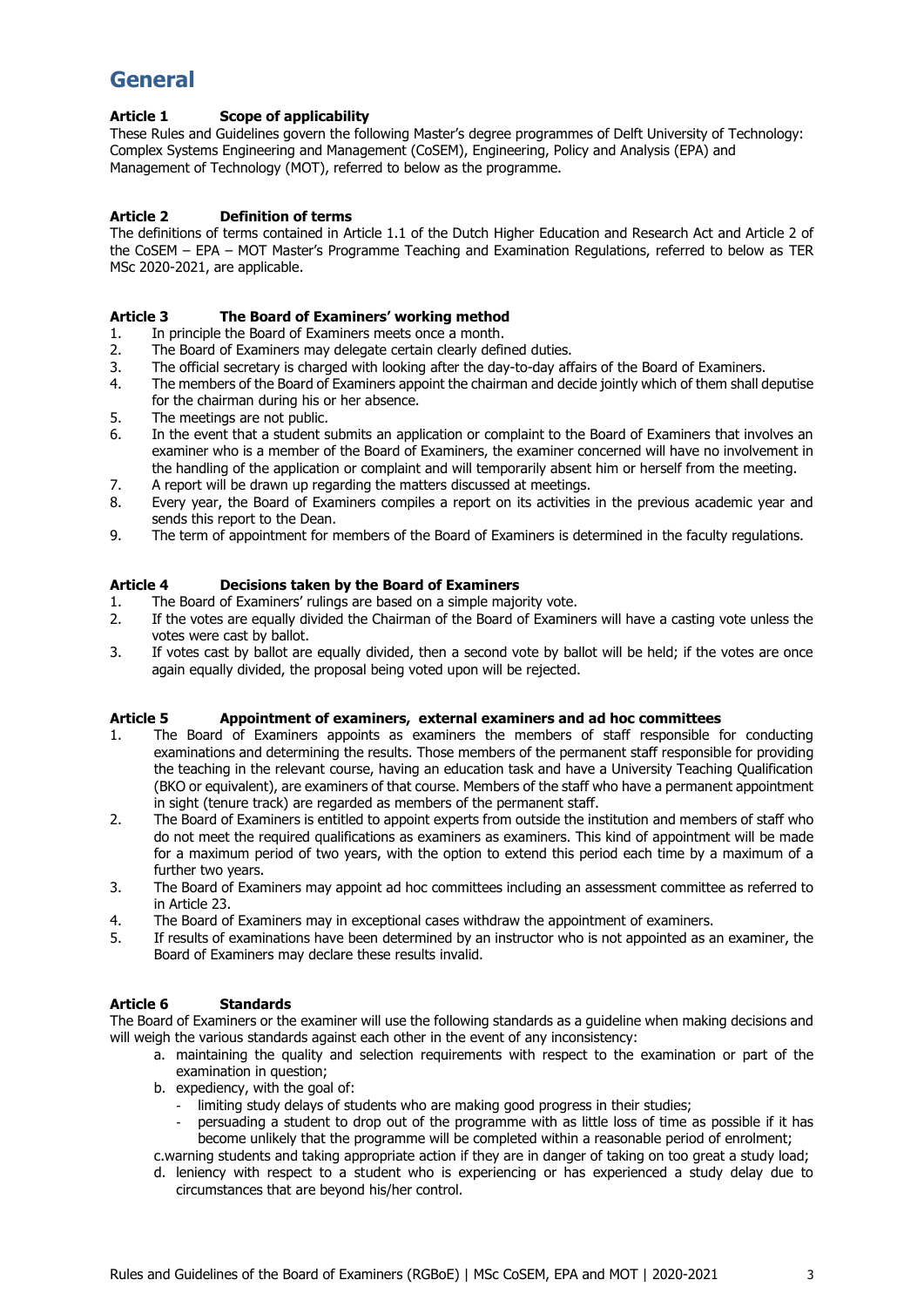## <span id="page-3-0"></span>**Article 7 Fraud**

1. Fraud is taken to mean any act or omission by a student that makes it fully or partially impossible to properly assess the knowledge, insight and skill of that student or another student.

Fraud is in any event understood to include:

- the commission of plagiarism in any form; it should be clear that this includes all cases in which a student implies that the work in question is his or her own when this is not the case, such as copying the work of others and presenting it as one's own through deliberate deception or through carelessness or inadequate references.
- being in possession, during an examination, of aids (digital or otherwise), any notes, pre-programmed calculator, mobile phone, book, syllabus, notes in books for an open-book examination, the use of which has not been expressly permitted;
- looking at the work of others during an examination or exchanging information or materials inside or outside the room where the examination is taking place;
- getting someone else to take the examination or impersonating someone else during an examination;
- being in possession of the questions/assignments of an examination before the date or time on which the examination is due to be held.
- 2. Whenever a student is suspected of having committed fraud, the matter will be dealt with by the Board of Examiners of the study programme on which the student is enrolled. If a Board of Examiners receives a complaint relating to fraud about a student who is enrolled on a different study programme, it will immediately pass on the complaint to the Board of Examiners of the relevant study programme. In the case of fraud committed in group work involving students from different study programmes, the Boards of Examiners concerned will together agree which Board of Examiners will handle the complaint. The Board of Examiners dealing with the complaint will keep the other Board or Boards informed of the outcome.
- 3. If fraud is suspected while an examination is being taken, the examiner or invigilator will immediately inform the student in question and record the incident in a written report as quickly as possible. The written report will be added to the student's completed examination after the examination has ended. The written report will be added to the student's completed examination after the examination has ended. The examiner or the invigilator can ask the student to make any relevant evidence available. If the student refuses to do so, this will be noted in the report. The examiner should submit the report and any evidence to the Board of Examiners immediately.
- 4. If fraud is suspected other than while an examination is being taken, the examiner will record the incident in writing as quickly as possible. The examiner should submit the report and any evidence to the Board of Examiners immediately.
- 5. If fraud is suspected, the Board of Examiners, the examiner, and the invigilator are authorised to obtain information from employees or parts of the organisation that could be used as evidence.
- 6. The Board of Examiners will give the student an opportunity to add written comments to the report that was prepared by the examiner or invigilator.
- 7. The Board of Examiners will, in the event of fraud, decide that no mark will be awarded to the student for the examination in question or assessment given for the practical exercise, apart from in exceptional cases.
- 8. As well as the decision in the foregoing section, the Board of Examiners will decide whether a sanction will be imposed. The Board of Examiners may, depending on the seriousness of the fraud, including repeated incidents of fraud, impose the following sanctions on students:
	- a. reprimand;
	- b. invalidate previous determined results in cases of fraude;
	- c. exclusion from the examination or practical exercise in question for a maximum period of one year;
	- d. exclusion from one or more examination periods for a maximum period of one year; or
	- e. a combination of the measures listed above
- 9. In the event of serious fraud, the Board of Examiners is entitled to decide to propose to the Executive Board that the student's enrolment on the degree programme be permanently terminated. When, within the context of group learning, the Board of Examiners determines that group fraud has been committed, the Board of Examiners may impose the sanctions referred to in section 8, subsection a to e upon every member of the group.
- 10. The Board of Examiners will only take a decision as described in section 7 or will only impose a sanction after the student or students in question has been given the opportunity of having a hearing. A hearing will not be necessary if the Board of Examiners determines that no fraud has been committed.
- 11. The Board of Examiners informs the student of the decision and will in addition point to the possibility to appeal against the decision.
- 12. Established cases of fraud will be recorded in the student's personal file. Access to this file is limited to the Board of Examiners and Academic Counsellors of the Faculty of TPM.
- 13. The Board of Examiners has the authority to declare the results of an examination or part thereof invalid if it has been fully or partially impossible to properly assess the knowledge, insight and skill of the student.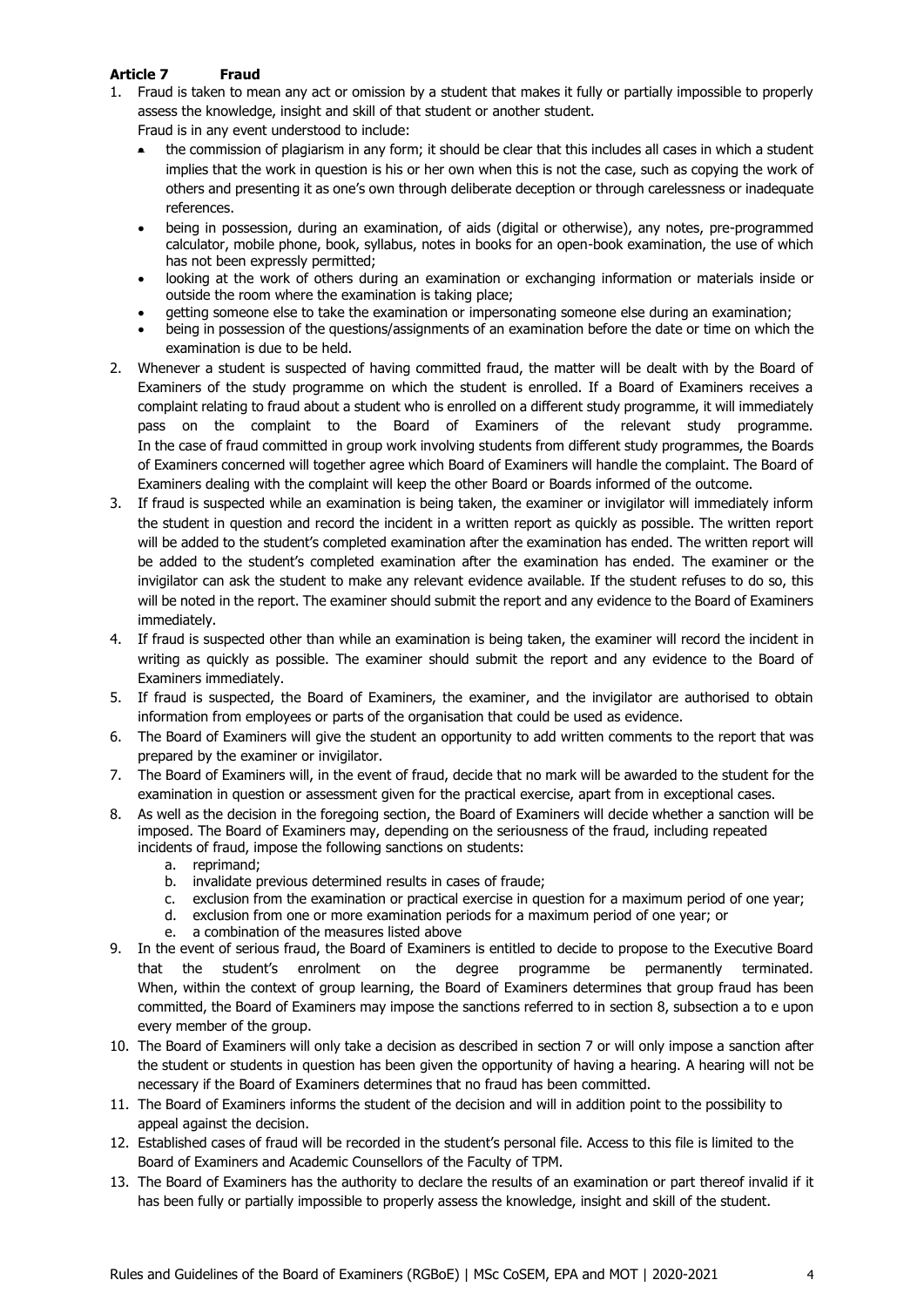## <span id="page-4-0"></span>**Article 7a Disciplinary measure in the event of an irregularity or suspected irregularity**

- 1. Prior to, during or after an examination the Board of Examiners may decide that the examination must be taken in a different way or retaken at a different time in the event of any irregularity or if there are reasonable grounds for suspecting an irregularity, such as:
	- a. large-scale or organised fraud that renders the examination results untrustworthy and where it is not (yet) possible to determine which individual students are involved;
	- b. a technical failure during the examination that renders the results untrustworthy.
	- c. major disruption of examination conditions during the (as defined in Article 13)
- 2. If the examination has already been taken, the Board of Examiners may decide to declare the results of the examination in question invalid for all participants. The examination must then be retaken. In this case the Board of Examiners will set a new examination date as soon as possible.

## <span id="page-4-1"></span>**Article 7b Plagiarism scan**

- 1. The examiner or assessment committee checks written (graduation) work for plagiarism. A plagiarism scanner may be used for this purpose.
- 2. To facilitate plagiarism checks, the examiner or assessment committee may set requirements for the way in which a written assignment must be submitted.

## <span id="page-4-2"></span>**Article 8 Terms and time limits for applications and requests**

- 1. The Board of Examiners can only take applications into consideration if these are complete and have been submitted in the correct manner.
- 2. The Board of Examiners can decide to either defer an application or not take it into consideration if, in the view of the Board of Examiners:
	- the application submitted by a student or examiner does not contain the information that is required in order to reach a decision;
	- in the event of suspected fraud, the information required to reach a decision has not been included;
	- the relevant procedure has not been followed correctly:
	- the required forms have not been filled in, or have been filled in incorrectly.
- 3. The Board of Examiners shall decide on a request submitted by a student or lecturer, or on a case of suspected fraud within 40 working days, commencing on the date on which a complete and correctly submitted request or application has been submitted.
- 4. If a request is submitted by a student during a university vacation period specified in the academic calendar of TU Delft, or no later than three weeks before a university vacation period commences, the Board of Examiners shall take a decision no later than 40 working days after the end of the vacation period.
- 5. The Board of Examiners can postpone the decision for a maximum of 10 working days. The student shall be informed of the postponement in writing before the end of the period stated in section 2 or 3.

# <span id="page-4-3"></span>**Registering and withdrawing**

## <span id="page-4-4"></span>**Article 9a Registering for degree audit and applying for degree certificate**

- 1. Registration for the degree audit and the application for the degree certificate must be submitted to the Student Administration no later than 20 working days before the degree audit in question is to be held.
- 2. The student must submit the final study programme to the Student Administration no later than the day on which the period referred to in section 1 commences.
- 3. All requirements must be met and all results must have been submitted to the Student Administration no later than five working days before the meeting for the degree audit in question.
- 4. The Student Administration has the possibility of putting a student forward for the degree audit if it has established that the student has met all the obligations for the degree audit. The Student Administration will inform the student of its intention to put the student forward for the degree audit. The Student Administration will drop its intention when the student indicates within the specified period that he/she wishes to improve a result or wishes to supplement his/her examination programme. In that case, the student will have the opportunity to do so during the rest of the current academic year.

## <span id="page-4-5"></span>**Article 9b Registering for an Individual Double MSc Degree**

- 1. Each MSc study programme must comprise a minimum of 60 ECTS credits that are unique to that programme.
- 2. In all cases, the Board of Examiners requires two individually separate identifiable Master theses, each of which meets the requirements of its respective MSc programme. A combined thesis does not meet the requirements.

## <span id="page-4-6"></span>**Article 9c Registering for examinations**

In situation of 13.3 TER MSc 2020-2021 the Board of Examiners authorizes the examiner to allow the student access to the exam. The examiner should take into account the required provision, with reservation that the Board of examiners has to verify the student's enrolment at Delft University of Technology before validating the result.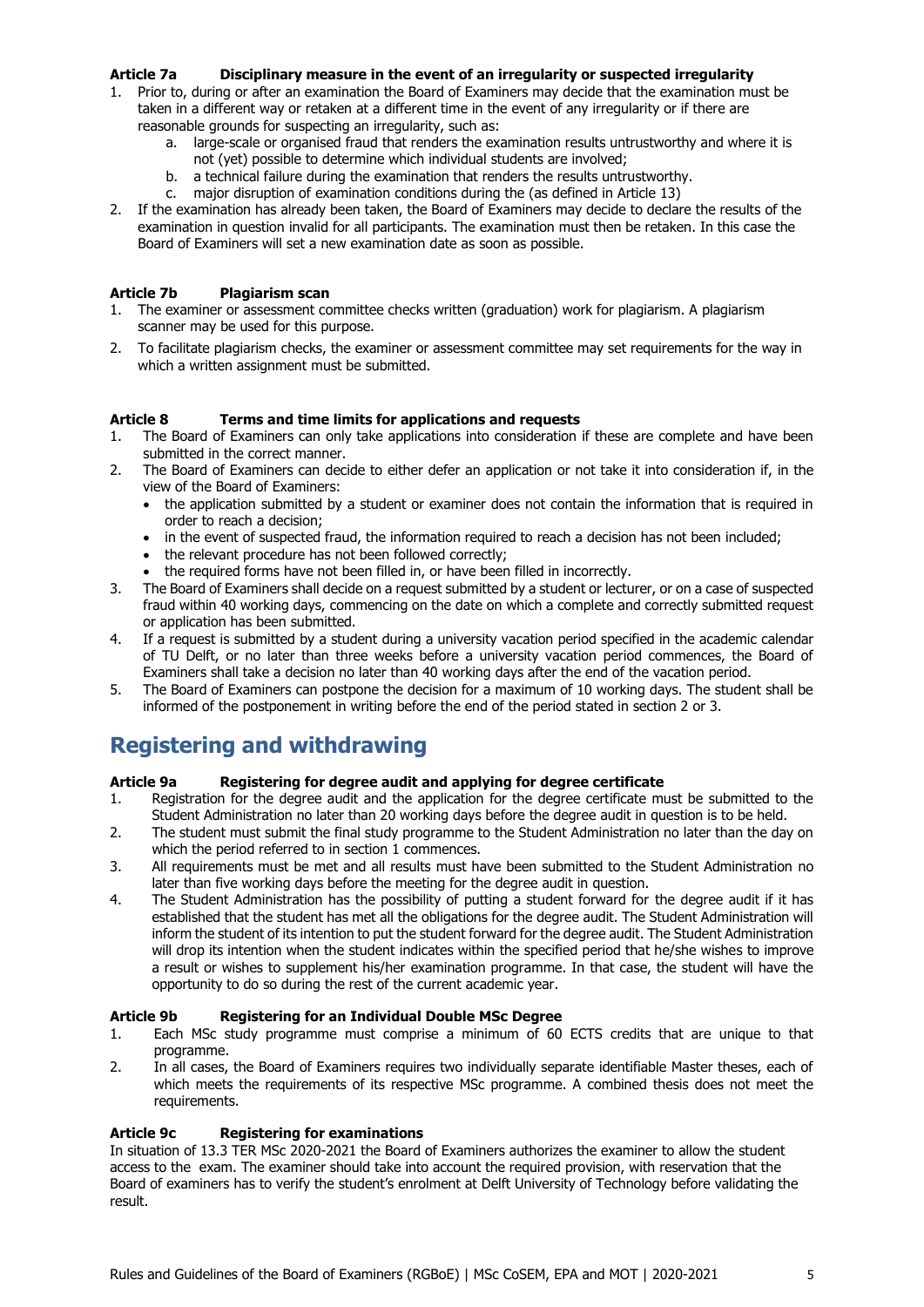# <span id="page-5-0"></span>**Examinations**

## <span id="page-5-1"></span>**Article 10 Administering written and oral examinations**

- 1. When the same examination is administered by more than one examiner, simultaneously or otherwise, and the results of the examination in question are also assessed by more than one examiner, the final assessment will be made on the basis of the relevant predetermined standards in accordance with the provisions of Article 14, section 2. If applicable, the Board of Examiners will appoint an examiner to bear the primary responsibility for the examination.
- 2. In special cases the Board of Examiners may allow a student to take an examination in a different form. The student has to submit a substantiated request for this to the Board of Examiners.
- 3. The oral examination is administered by at least two examiners who determine the grade in absence of the student. The examiners will write a report showing to what extent the learning objectives of the course are achieved.

In the event of unforeseen circumstances or measures, for example as a result of COVID-19, the oral examination can be administered by a single examiner, in which case the oral examination is recorded on sound and/or video. The condition is that both the lecturer and the student will not share the video or audio with third parties without informing the other party. The retention period for the sound and/or video material is laid down in the 'Privacy Statement Online Proctored Exam' TU Delft, adopted by the Executive Board on 29 May 2020.

- 4. A student's registration will be confirmed by or on behalf of the Board of Examiners during examinations.
- 5. Should an examination be assessed in another way than described in the study guide, the Board of Examiners can determine to declare this examination invalid. In case this deviation concerns an extra possibility, this examination is invalid, unless the Board of Examiners decides differently.
- 6. In the event of unforeseen circumstances, the examination may be taken or retaken in a different way or at a different time. The Board of Examiners will decide on this matter in consultation with the examiner.

## <span id="page-5-2"></span>**Article 11 Online proctored examination**

An examination can be administered using online proctoring under the following conditions;

- a. the Examination Board has approved the motivated request of the examiner, and;
	- b. no other means of examination is possible, and;
	- c. the examination will be taken in accordance with the 'TU Delft Online Proctored Examination Regulations' (established by the Executive Board on 29 May 2020).

## <span id="page-5-3"></span>**Article 12 Questions and assignments**

- 1. The questions and assignments covered by an examination will only include content that is part of study material or sources made known in advance. These sources will be generally made known before commencement of the coursework that prepares students for the examination. The exact scope of the material will be finalised no later than one month before the examination is taken.
- 2. The questions and assignments contained in an examination are to be a well-balanced representation of the materials studied.
- 3. The examination will reflect the learning objectives in terms of level, content, and form.
- 4. The questions and assignments will be clear and unambiguous. The instructions regarding the weighing of the questions and assignments will also be clear and unambiguous, and formulated in such a way that students should be able to understand how extensive and detailed their answers must be.
- 5. The content of the examination will be such that students can be reasonably expected to have sufficient time to answer the questions within the time limit.

## <span id="page-5-4"></span>**Article 13 Procedure during examinations**

- 1. The examiner shall ensure that invigilators are appointed for a written examination to supervise the examination on behalf of and under the responsibility of the Board of Examiners in order to ensure that everything proceeds in an orderly fashion. In case of examinations in an examination room the invigilator shall observe the 'Regulations for the conduct of examinations', which are available in the examination room.
- 2. Only students who have registered according to the relevant procedure (see TER MSc 2020-2021, article 13) shall be permitted to take part in the written examination.
- 3. At the request of or on behalf of the Board of Examiners, students are obliged to show proof of identity using their campus card or provide a valid, legal means of identification (passport, ID card, residence permit, or driving licence).
- 4. Students shall at all times follow instructions published by the examiner or the invigilator before the start of the examination, as well as instructions given during the examination and immediately afterwards.
- 5. Any student who does not comply with the provisions laid down in or pursuant to section 5 and 6 may be excluded from further participation by the Board of Examiners or the examiner. In these cases no mark will be recorded for the examination.
- 6. Examination paper, and scrap paper shall be provided by the department. The student immediately writes down his/her name on all papers. Only the work written on the examination paper will be assessed. Only the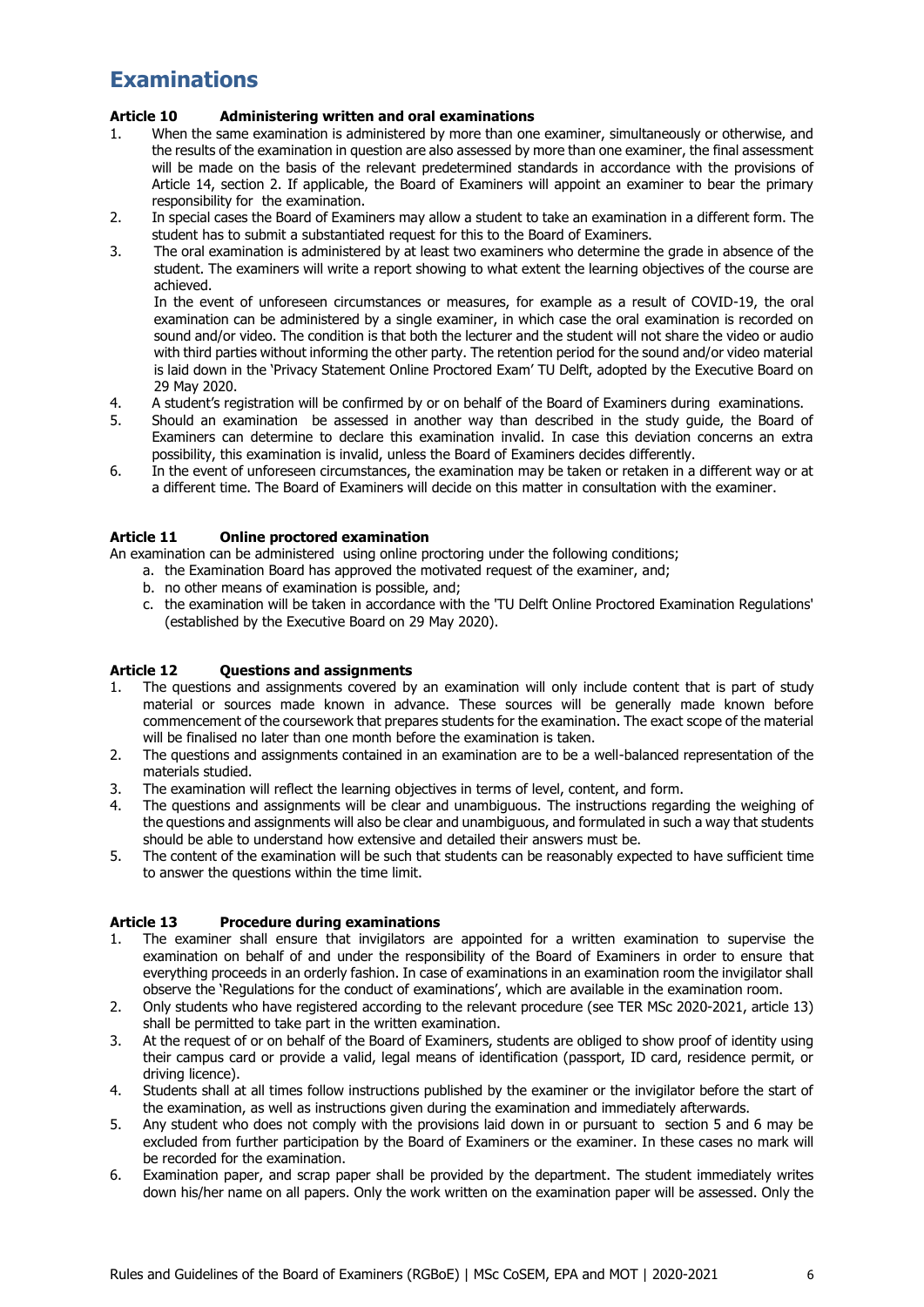invigilators will distribute extra paper to students on request; students must not leave their seat for this purpose.

- 7. Students must provide their own writing and drawing equipment, and any study materials and aids that are permitted.
- 8. 'The period of the examination' is the period of time from the start of the examination until the moment that all students have definitely left the examination room (see section 22).
- 9. 'During an examination' means at any time during the period of an examination.
- 10. During an examination, the student may not have at hand or consult any books, lecture notes, other notes or other documents, unless the examiner has decided otherwise and this is stated on the first page of the examination paper.
- 11. During an examination, the student may not have at hand or consult any electronic devices, calculators, dictionaries, computers, tablets etc., unless the examiner has decided otherwise and this is stated on the first page of the examination paper.
- 12. A student who does not meet the provisions laid down in or pursuant to sections 2, 3, 9 and/or 10 can be excluded from further participation by the Board of Examiners or the examiner. As a consequence of the exclusion, no result will be given for the relevant examination.
- 13. During an examination, students shall not copy the work of another student, exchange information with others, borrow or lend materials, or communicate with others in any way.
- 14. During an examination, students shall not have at hand or make use of mobile phones, smartphones or any devices with similar functions.
- 15. Actions pursuant to or in contravention of the provisions in sections 9, 10, 12 and/or 13 shall in all cases be regarded as instances of suspected fraud (see Article 7) by the invigilator/examiner.
- 16. Text written in pencil that is submitted as an answer to an examination question shall be deemed not to have been written, and will therefore not be assessed.
- 17. Students who arrive after the first 30 minutes of the examination will not be admitted to the examination room.
- 18. Students are not permitted to leave the examination room during the first 30 minutes after the published start time of the examination.
- 19. Students are not permitted to leave the examination room during the 30 minutes preceding the published end time of the examination.
- 20. Students may ask the invigilator(s) for permission to leave the examination room for a short period of time. The invigilator may give permission, subject to conditions. No more than one student may be absent at any one time.
- 21. Before leaving the examination room definitely (notwithstanding the provisions in sections 20 and 21), students must hand in the work they have done during the examination, with their name and student number filled in on each page, to the examiner or invigilator. All paperwork relating to the examination, including examination papers and all the scrap paper that has been distributed, must be handed in at the end of the examination. As a rule, students are not permitted to take examination papers with them after the examination.

## <span id="page-6-0"></span>**Article 14 Assessment**

- 1. The assessment method, including the weighing of components, is to be clear such that the student can ascertain how the result was reached.
- 2. Written examinations will be assessed, with due observance of the provisions contained in Article 10, section 1, on the basis of model answers and standards that have been laid down in writing in advance and that may be revised during correction.
- 3. A result will be indicated by a mark, a V (*voldaan pass*), an O (*onvoldoende fail*) or a VR (*vrijstelling* exemption).
- 4. A final mark for a course will be expressed in a whole or half mark from 1.0 to 10.0. The meaning of the marks is as follows:
	- 9.5 10.0 Excellent
	- 8.5 9.0 Very good
	- 7.5 8.0 Good
	- 6.5 7.0 More than satisfactory
	- 6.0 Satisfactory
	- 4.5 5.5 Nearly satisfactory
	- $3.5 4.0$  Unsatisfactory<br> $1.0 3.0$  Verv poor
	- Very poor
- 5. When rounding of the marks to half and whole figures, three-tenths, four-tenths, eight-tenths and nine-tenths will be rounded up and one-tenth, two-tenths, six-tenths and seven-tenths will be rounded down.
- 6. If a course consists of more than one component, the course overview in the study guide will indicate how the final mark will be determined. The following provisions apply in this respect:
	- a. The mark for a part of a course will be expressed in decimals, and hundredths greater than or equal to 0.05 will be rounded up and hundredths lower than 0.05 will be rounded down.
	- b. Results for interim examinations or assessments for practical exercises may only be included as part of the final mark if they are 5.0 or higher.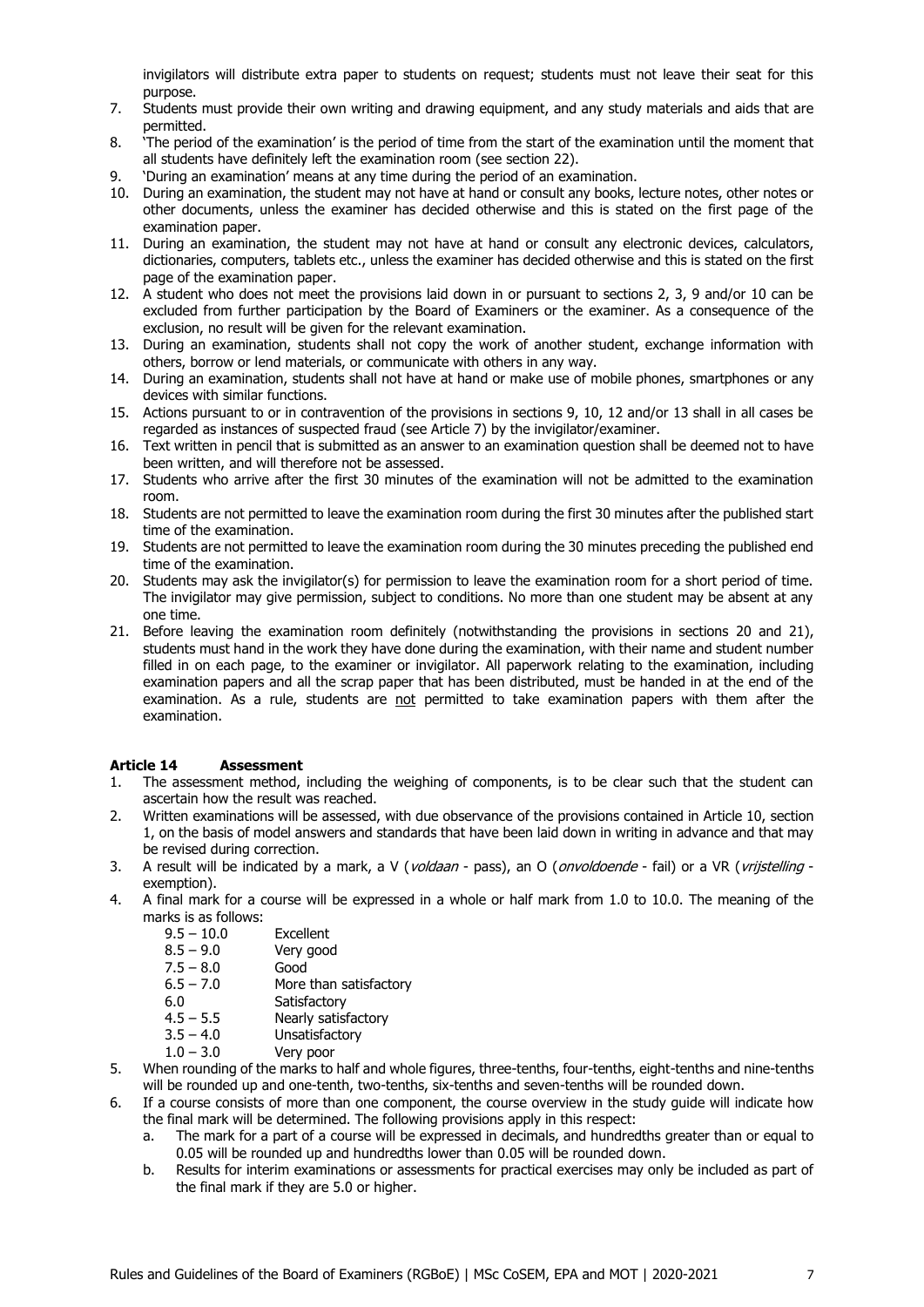- 7. Final marks that are earned in another degree programme at this or another Dutch university will be adopted as they have been given, as a whole figure or half figure or as a decimal figure. The definition that the other degree programme attributes to those marks will also be adopted.
	- The provisions of Article 27 apply to final marks that are earned abroad.
- 8. Final grades earned at a foreign university are indicated by a V (voldaan pass) or an O (onvoldoende fail).
- 9. If more than one result is earned for a course, the highest result that has been earned will apply during the degree audit on the understanding that in the case of a 'pass' and a 'Satisfactory' mark or higher, only the mark applies.
- 10. If a student is able to demonstrate that examination work they have submitted has been lost as a result of act or omission of the institution before being assessed, the Board of Examiners shall decide what subsequent course of action will be taken.

### <span id="page-7-0"></span>**Article 15 Registering results**

- 1. The examiner records the results of an examination in OSIRIS, including the date on which the examination was held or, in the case of a practical exercise, the date on which the exercise was completed.
- 2. The examiner may determine the latest date by which a practical exercise must be completed, such as the date on which a report must be handed in. This information must be included in the relevant course overview in the study guide or to be announced at the start of the course on Brightspace.

## <span id="page-7-1"></span>**Article 16 Retention of work and results**

- 1. Due to the possibility of appeals proceedings, student work that has been assessed, with the exception of three-dimensional projects, must be retained for at least two years after the date of the exam. Threedimensional projects must be retained by the examiner for at least six weeks after the results have been published.
- 2. By way of derogation of section 1, and in connection with the re-accreditation of the degree programmes, successfully completed degree audits and related papers, as well as the relevant assessment forms, must be retained for at least seven years.
- 3. In the event that no result has been published, the period referred to in section 1 will commence on the date on which the examination is held.
- 4. The results of exams will be retained by the Student Administration for a period of at least 10 years.

## <span id="page-7-2"></span>**Exemption**

### <span id="page-7-3"></span>**Article 17 Exemption application procedure**

An application for an exemption from all or part of a course must be submitted to the Board of Examiners in writing, stating the reasons for the exemption request, together with any documentary evidence. The student must attach the recommendation of the examiner concerned to his/her application.

#### <span id="page-7-4"></span>**Article 18 Official date of an exemption**

The official date of an exemption will be the date on which the Board of Examiners grants the exemption.

# <span id="page-7-5"></span>**Further rules governing internships and projects**

#### <span id="page-7-6"></span>**Article 19 Internships**

The Master's degree programmes CoSEM, EPA and MOT do not have a mandatory internship.

## <span id="page-7-7"></span>**Article 20 Projects**

There are no additional rules.

## <span id="page-7-8"></span>**Article 21 Official date of internship and project results**

There are no additional rules.

# <span id="page-7-9"></span>**Additional rules governing Master Thesis Project**

## <span id="page-7-10"></span>**Article 22 Master thesis project**

<span id="page-7-12"></span><span id="page-7-11"></span>Please refer to the course description in the study guide for provisions related to the Master thesis project.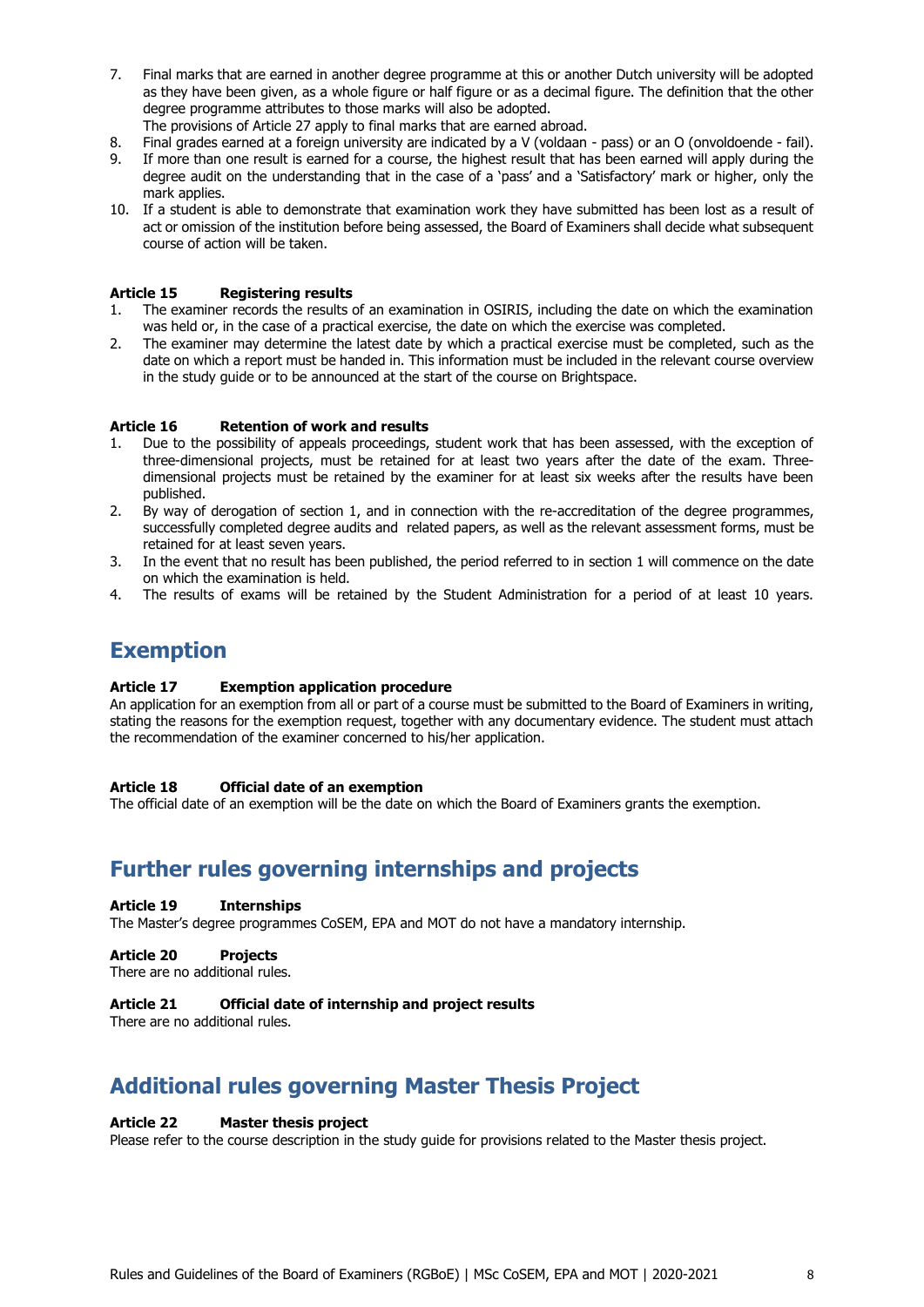## **Article 23 Composition of the assessment committee for Master Thesis Project**

The committee will be appointed by or on behalf of the Board of Examiners for the supervision and assessment of the Master Thesis Projects.

The committee consists of at least two persons, with at least one member who is involved as course manager or instructor in:

- the core courses of the first year of the student's master programme;
- the Master Thesis Preparation course of the relevant programme;
- the first-year Track courses in the CoSEM programme (for CoSEM students).

#### **First and Second Supervisor**

A member of the scientific staff (lecturer) of TPM. The first and second supervisor should come from different research groups ("secties" in Dutch).

#### **Chair**

Preferably, either the First or the Second Supervisor takes the role of Chair. Alternatively, the role of Chair may be taken by an additional member of the committee who is neither First nor Second Supervisor. The Chair must be a permanent staff member of TPM who is appointed as promotor by the TU Delft Board for Doctorates or associate professor (UHD-profile) who participates in at least one of the following programmes: TB, CoSEM, EPA and MOT, or a current or former Director of Studies from the Faculty of TPM.

### **Advisor**

Optionally, an advisor might be appointed to support the student under the supervision of the assessment committee. An advisor cannot assume any responsibilities of the first or second supervisor or the chairman.

Where TPM staff is mentioned, the corresponding staff of the former department OTB at the Faculty of Architecture and the Built Environment who are involved in the TB or CoSEM curriculum are also implied.

### <span id="page-8-0"></span>**Article 24 Working method of the assessment committee**

<span id="page-8-2"></span><span id="page-8-1"></span>Please refer to the course description in the study guide for provisions related to the Master thesis project.

### **Article 25 Dating result of the Master Thesis Project**

The official date of completion of the Master's Thesis Project will be the date on which the final oral presentation is given.

# <span id="page-8-3"></span>**Curriculum components completed elsewhere**

#### <span id="page-8-4"></span>**Article 26 Inclusion in the degree audit programme**

- 1. The number of credits to be submitted for the degree audit and that are derived from components for which an exemption has been granted and/or from curriculum components completed outside the degree programme or Honours Programme Master may not exceed a total of 40.
- 2. Courses successfully completed elsewhere will only be included in the programme if they were completed during the period in which the student was enrolled on the degree programme.

## <span id="page-8-5"></span>**Article 27 Provision of information**

- 1. In the event that a student has completed approved components taken outside the degree programme, the student is responsible for ensuring that the authorised agency issues a statement indicating the component in question by name and insofar as applicable by course code, the associated study load (credits), the level (MSc), the results, the grading table, the date on which the results were earned and the date on which the statement was issued.
- 2. In the case of components taken abroad, the student must request the Board of Examiners to determine the number of credits and the result under the condition that evidence is submitted as mentioned in section 1.
- 3. The student must provide the Board of Examiners with relevant information on the progress of the component and its assessment by the authorized body, including a statement on fraud. The Board of Examiners is authorised to request and obtain such information from the authorised body.

## <span id="page-8-6"></span>**Pass/fail rules**

## <span id="page-8-7"></span>**Article 28 Pass/fail rules governing Master's degree audit**

- 1. The student has passed the Master's degree audit when a result (a mark with the meaning satisfactory or higher, a pass (V), or an exemption (VR)) has been obtained for every course.
- 2. The method of assessment will be transparent so that the student can ascertain how the result was reached.
- 3. In special cases the Board of Examiners may deviate from the provisions of section 1. It will stipulate additional requirements if necessary.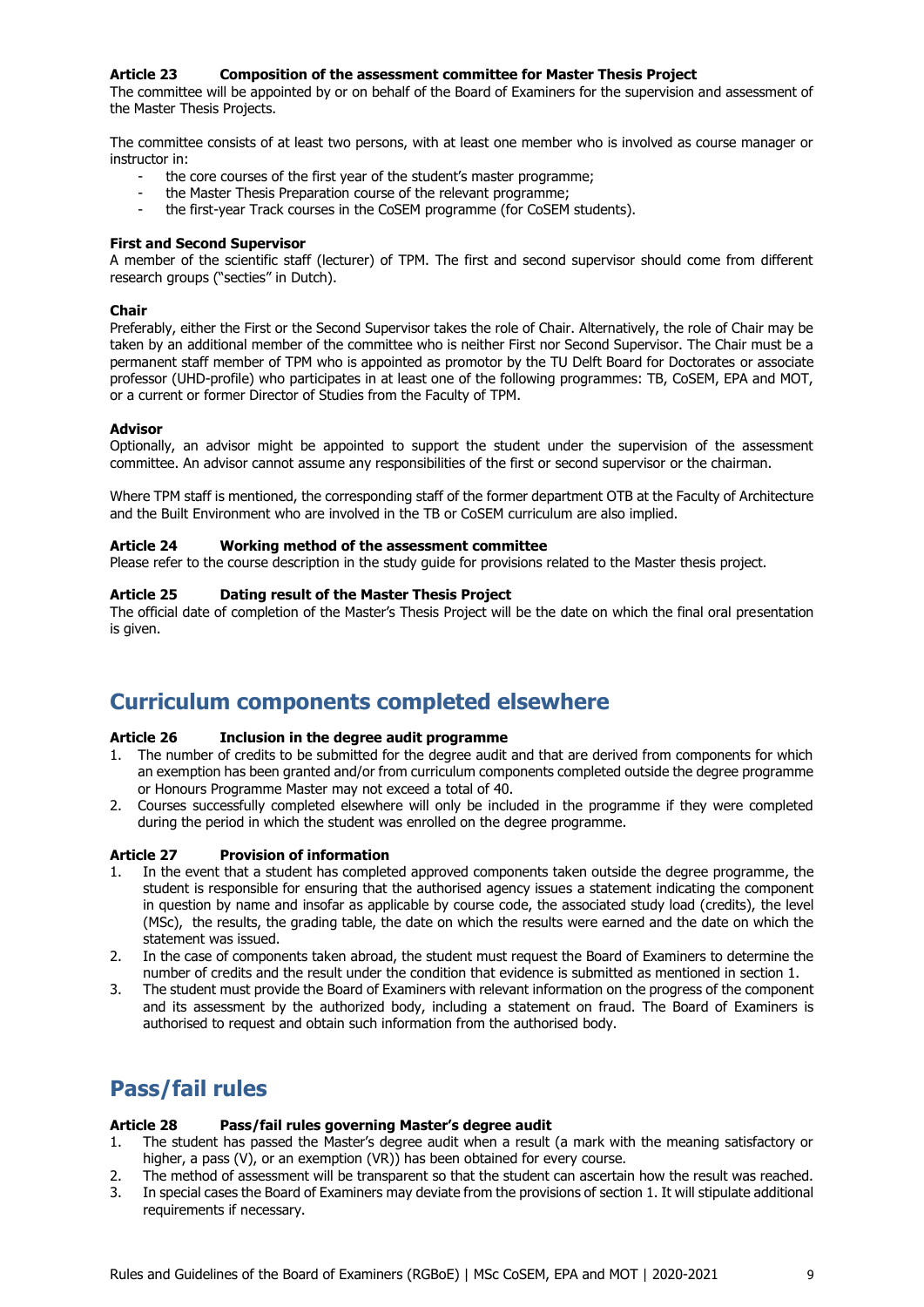### <span id="page-9-0"></span>**Article 29 Pass/fail rules governing the Honours Programme Master**

To pass the Honours Programme Master's, students must have met the following requirements:

- a. gaining a pass for every component on the Honours Programme Master's;
- b. gaining the minimum number of credits for the Honours Programme Master's.
- c. the duration of study of the Master's degree programme, that is, the period between the student's enrolment on the programme and his or her taking the final examination component, together with the Honours Programme Master's, must not exceed 24 months, allowing for any delays officially recognised in accordance with the Graduation Support Scheme (RAS) or TU Delft Profiling Fund Regulations. In exceptional circumstances, the Board of Examiners can deviate from this time period in favour of the student.

## <span id="page-9-1"></span>**Conferring the predicate 'cum laude'**

## <span id="page-9-2"></span>**Article 30 The predicate 'cum laude' for Master's degree audits**

- 1. A student may receive the predicate 'cum laude' for the Master's degree audit if the Board of Examiners decides to grant this distinction and at least the following requirements have been met:
	- a. the weighted average of the results in terms of credits from the courses not including the Master Thesis Project must be at least 8.00 (8 rounded to two decimal places; passes (V) and exemptions (VR) and the Master Specialisation and Electives (MOT/EPA)/ Master Electives Package and Track Elective (CoSEM) will not be taken into consideration;
	- b. the number of credits from the courses for which a pass (V) has been earned or for which an exemption (VR) has been granted may not exceed 15 credits in total (programme excluding Master Specialisation and Electives (MOT/EPA)/ Master Electives Package and Track Elective (CoSEM) and Honours Programme Master).
	- c. the result for the Master Thesis Project must be at least 8.5.
	- d. the duration of study, that is, the period between the student's enrolment on the programme and his or her taking the final examination, must not have exceeded 24 months, allowing for any delays officially recognised in accordance with the Graduation Support Scheme (RAS) or TU Delft Profiling Fund Regulations.

If a part of the programme was completed before official enrolment in the programme, for instance in the form of exemptions, as part of an exchange programme, or because of the so-called 'Zachte knip' (COVID-19 measure) the duration of the study will be the period between the date of the first result and his or her taking the final examination.

- e. no sanction has been imposed for fraud (ex article 7.8).
- 2. In special cases the Board of Examiners may decide to grant the predicate 'cum laude' to a student who does not meet the requirements referred to in section 1, if the student in question has shown exceptional skills within the degree programme in question.

# <span id="page-9-3"></span>**Degree certificates and results achieved**

## <span id="page-9-4"></span>**Article 31 Degree certificate, transcript and supplement**

- 1. A degree certificate will be issued by or on behalf of the Board of Examiners as evidence that the degree audit has been completed.
- 2. The degree certificate for the Master's degree audit shall be signed on behalf of the Board of Examiners by a member of the Board of Examiners.
- 3. A supplement in English will be provided when the degree certificate is issued, which will in any event indicate the results achieved.
- 4. A student may request that the Board of Examiners for the Master's programme in Science Education and Communication (SEC) grants him or her a grade-one (eerstegraads) teaching qualification as referred to in Article 33 section 1 part b 1 $^{\circ}$  of the Dutch Secondary Education Act<sup>1</sup> once the following requirements have been fulfilled:
	- the student has successfully completed the Education specialisation (the 'Verdiepingsdeel' of the Master's programme in Science Education and Communication, track Science Education) as part of the Master's programme for which the Master's degree certificate named in section 1 is issued (a mark with the meaning satisfactory or higher, a 'pass' (V) or an 'exemption' (VR) has been obtained for every course), AND;
	- the student has completed the Master's programme.

j

If the SEC Board of Examiners grants this qualification, it will be mentioned on the certificate referred to in section 1 of this article.

 $1$  This means that the student will be authorised to teach all years of HAVO (higher general secondary education)/VWO (preuniversity education) and prevocational secondary education (VMBO).